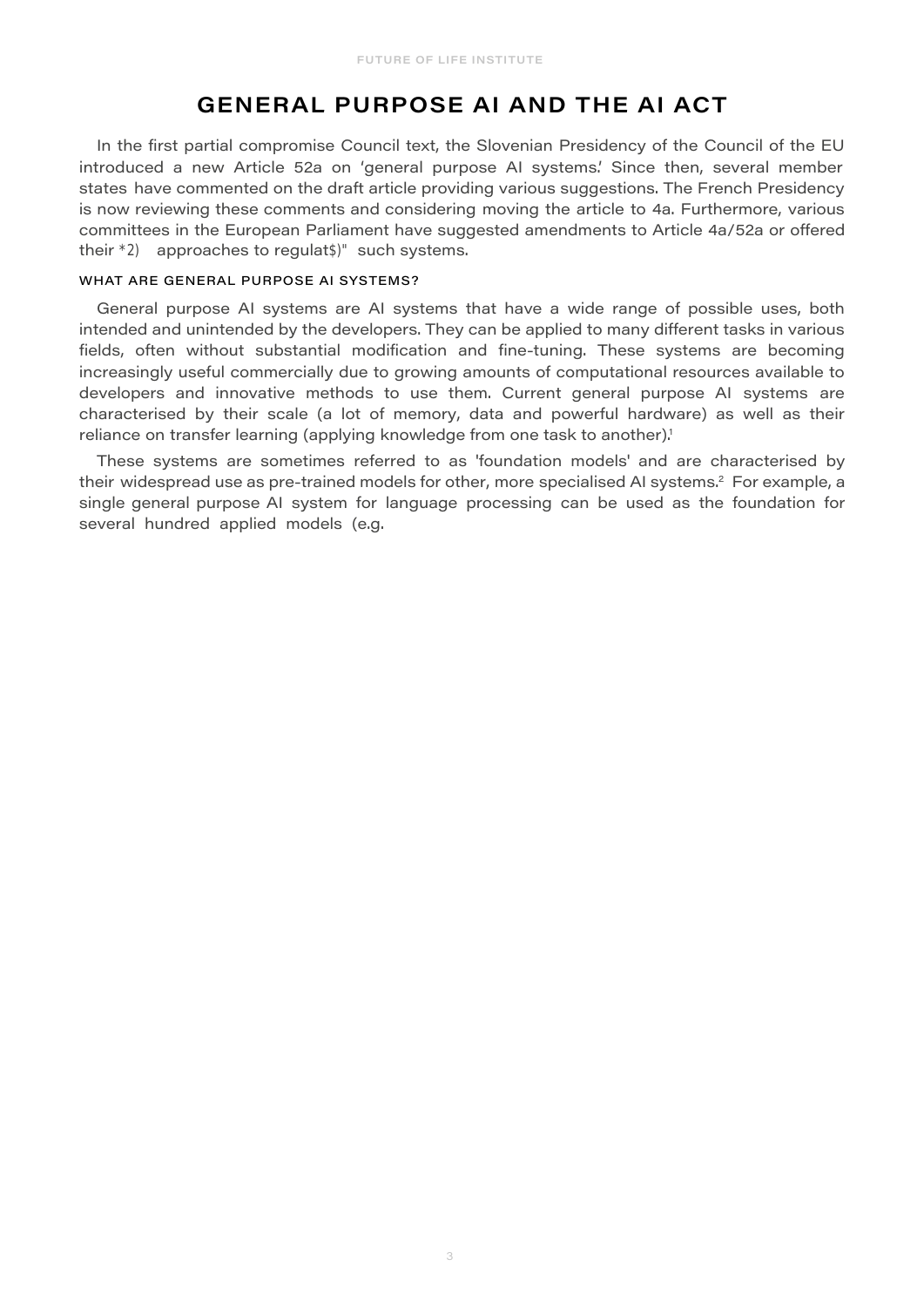

#### WHY REGULATE GENERAL PURPOSE AI?

ALLAI, an organisation focused on responsible AI, recently published a policy paper, warning that excluding general purpose AI systems from the AI Act runs the risk of stifling innovation.<sup>10</sup> They argue that the exclusion of these systems from the AI Act means that the burden of making these systems compliant with the regulation falls entirely on the users of the AI systems instead of the developers. Users would have to make the systems meet the requirements for high-risk AI. This could be too much of a burden, especially for small businesses and startups, and might even be impossible to do. In this case, the AI Act may cut off SME access to cutting-edge general purpose AI systems and place Europe at a competitive disadvantage compared to the US or China.

ALLAI further explains that even if the general purpose AI developer helped downstream users with the technicalities of complying with the AI Act, it would put the latter in a position of full responsibility for any damage the system may cause, without providing the appropriate means for the user to seek redress. This could limit the uptake of general purpose AI systems and cause AI innovation to further concentrate with the developers. The latter could thus gain a strong competitive advantage over downstream users.

Furthermore, general purpose AI systems can be complex and often exhibit behaviors that surprise even their own developers. For example, GPT-3, which is trained to process natural language, unexpectedly acquired the ability to write rudimentary programs in a programming language.<sup>11</sup> Importantly, the complexity and opacity of these systems poses risks to fundamental rights, health and safety. Some of these systems have already caused alarm by propagating extremist content,<sup>12</sup> exhibiting anti-Muslim bias<sup>13</sup> or inadvertently revealing personal data.<sup>14</sup> A chatbot built using GPT-3 told a person to commit suicide.<sup>15</sup> We will likely see more incidents such as these if regulation fails to promote the safe use of this important new area within AI development.

12 The Radicalization Risks Of GPT-3 And Advanced Neural Language Models: [https://www.middlebury.edu/institute/sites/www.](https://www.middlebury.edu/institute/sites/www.middlebury.edu.institute/files/2020-09/gpt3-article.pdf) [middlebury.edu.institute/files/2020-09/gpt3-article.pdf](https://www.middlebury.edu/institute/sites/www.middlebury.edu.institute/files/2020-09/gpt3-article.pdf)

<sup>10</sup> AIA in-depth #1: Objective, Scope, Definition: [https://allai.nl/wp-content/uploads/2022/03/AIA-in-depth-Objective-Scope-and-](https://allai.nl/wp-content/uploads/2022/03/AIA-in-depth-Objective-Scope-and-Definition.pdf)[Definition.pdf](https://allai.nl/wp-content/uploads/2022/03/AIA-in-depth-Objective-Scope-and-Definition.pdf)

<sup>11</sup> Evaluating Large Language Models Trained on Code: <https://arxiv.org/abs/2107.03374>

<sup>13</sup> 'For Some Reason I'm Covered in Blood': GPT-3 Contains Disturbing Bias Against Muslims: [https://onezero.medium.com/for](https://onezero.medium.com/for-some-reason-im-covered-in-blood-gpt-3-contains-disturbing-bias-against-muslims-693d275552bf)[some-reason-im-covered-in-blood-gpt-3-contains-disturbing-bias-against-muslims-693d275552bf](https://onezero.medium.com/for-some-reason-im-covered-in-blood-gpt-3-contains-disturbing-bias-against-muslims-693d275552bf)

<sup>14</sup> Extracting Training Data from Large Language Models:<https://arxiv.org/abs/2012.07805>

<sup>15</sup> Doctor GPT-3: hype or reality?: <https://www.nabla.com/blog/gpt-3/>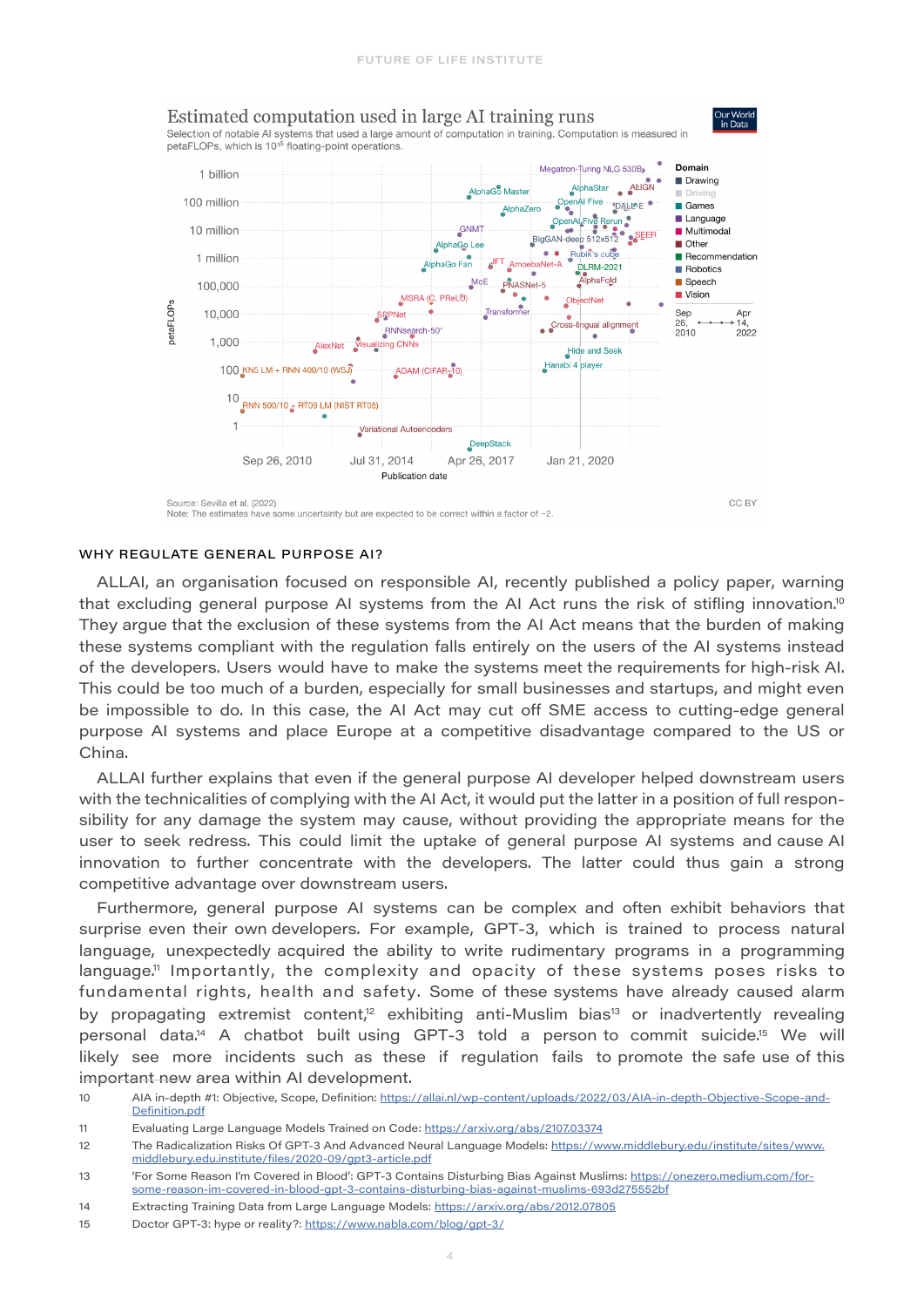# **RECOMMENDATIONS**

#### ARTICLE 3

#### NEW ARTICLE

Article 3 — 'General purpose AI system' means an AI system that is able to perform generally applicable functions such as image/speech recognition, audio/video generation, pattern detection, question answering, translation, etc, and is able to have multiple intended and unintended purposes.

An image recognition system that identifies signs of skin cancer has an intended purpose. Another system that identifies potholes in roads from images also has an intended purpose. A system able to identify skin cancer and potholes, has two (quite different) intended purposes. General purpose AI systems can have many more intended purposes as well as many unintended uses. The definition of general purpose AI systems hinges on its ability to do several different tasks.

General purpose AI systems are software, which means they can very quickly be applied to a wide range of areas - much faster than the EU can adopt new acts. Therefore, the solution is to cover them in this regulation by default, and to ensure the responsibility for their safety is not just on EU companies, but shared with the creators of general purpose AI systems. MEP Voss (EPP, DE) suggested a version of this recommendation in his first draft opinion on the AI Act for the Legal Affairs (JURI) Committee.

### ARTICLE 4A

#### NEW ARTICLE

Article 4a: Obligations of providers of general purpose AI systems

Providers of general purpose AI systems shall:

- a) ensure that their general purpose AI systems are compliant with the requirements set out in Article 15 in Chapter 2;
- b) comply with the other requirements set out in Chapter 2 to the fullest extent possible;
- c) assess the reasonably foreseeable misuse of their systems;
- d) provide instructions and information about the safety of these systems to users and other relevant stakeholders in the supply chain;
- e) regularly assess whether the AI systems have presented any new risks, including risks discovered when investigating novel use cases;
- f) register their systems in the EU database referred to in Article 60.

General purpose AI systems are able to perform generally applicable functions such as image/ speech recognition, audio/video generation, pattern detection, question answering, translation, etc. These systems are trained on broad data that can be adapted to a wide range of downstream tasks and applications<sup>16</sup>, and have many intended and unintended purposes.

The wide range of applications for which general purpose systems can be used means that any flaw can have overarching effects on many sectors – a single failure could affect hundreds of downstream AI applications. For example, researchers recently showed that one general purpose AI system had an anti-Muslim bias. If left unaddressed, a bias of this type could affect media articles, educational materials, chatbots as well as other uses that might only be discovered when SMEs experiment with these systems. The potential use of general purpose AI systems for many tasks with different levels of risk justifies pre-market and post-market obligations.

Furthermore, general purpose AI systems will be integrated into various services and products. (European) companies integrating (mainly American) general purpose systems will be unable to understand the full scope of risks involved. Product safety regulation commonly uses the concept of 'reason-

<sup>16</sup> AIA in-depth #1: Objective, Scope, Definition: [https://allai.nl/wp-content/uploads/2022/03/AIA-in-depth-Objective-Scope-and-](https://allai.nl/wp-content/uploads/2022/03/AIA-in-depth-Objective-Scope-and-Definition.pdf)[Definition.pdf](https://allai.nl/wp-content/uploads/2022/03/AIA-in-depth-Objective-Scope-and-Definition.pdf)